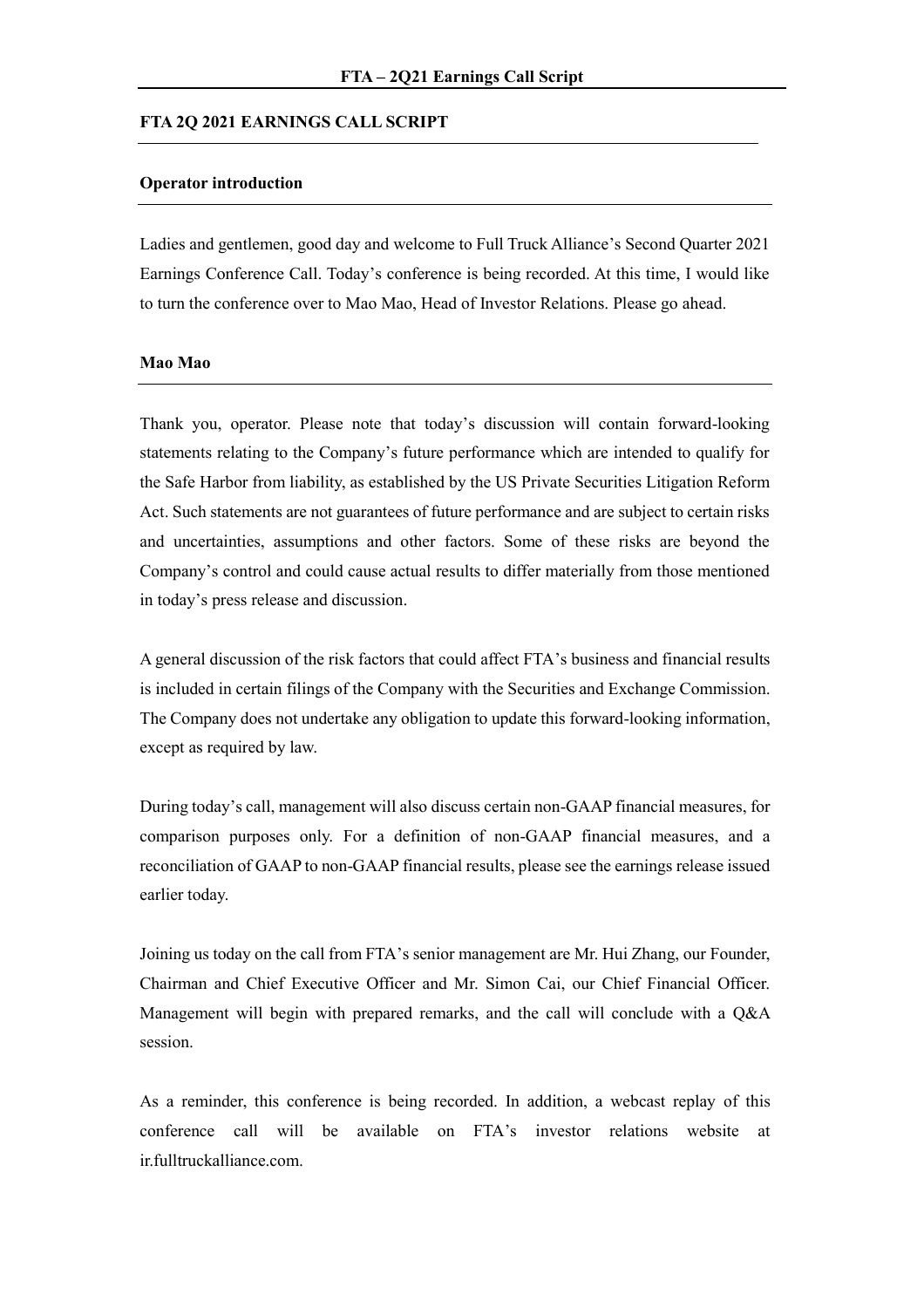*I will now turn the call over to our Founder, Chairman, and CEO, Mr. Zhang. Please go ahead, sir.* 

## **Mao Mao**

Hello everyone, and thank you for participating in Full Truck Alliance's inaugural earnings conference call today.

On June 22, 2021, Full Truck Alliance successfully listed on the New York Stock Exchange, marking the start of our new journey as a public company. On behalf of FTA's employees and myself, I'd like to extend our sincerest gratitude and appreciation to all our long-term and new shareholders for their unwavering support.

I believe many of you are joining us today not only to learn about our second quarter earnings result and achievements, but also to hear more about our response to the regulatory developments that occurred in early July. We want to assure you that we have attached great importance to the cybersecurity review initiated by the Cybersecurity Review Office ("CRO") of the Cyberspace Administration of China and have cooperated fully with CRO during the review process. In addition, we also conducted a comprehensive self-examination of any potential cybersecurity risks and are committed to continually improving our cybersecurity systems and technological capabilities. New user registration for our Yunmanman and Huochebang apps remains suspended in China, but the apps are operating normally for existing users. In line with our commitment to safeguard national security and public interest, we will spare no effort to fulfill our corporate and social responsibilities and actively promote the implementation of relevant cybersecurity policies. We are as attentive to these developments as you are and are fully prepared to answer any questions you have during the Q&A session.

Now turning to our second quarter earnings results. As we present our results for the first time as a public company, we are pleased to report a solid second-quarter performance, positioning us for a promising year. Our total net revenues doubled from the same period last year, to RMB1.12 billion. We continued to prove our platform's ability to generate profit on a non-GAAP basis, as our adjusted net income reached RMB99.5 million, compared with a net loss of RMB39.1 million in the same quarter last year. These results were driven by an 87.9% yearover-year increase in fulfilled orders, which came in at 36.0 million during the quarter, coupled with continued improvement in user engagement, where average shipper MAUs grew by 40.3% to 1.53 million, bringing our Gross Transaction Value ("GTV") to RMB74.0 billion, 57.8%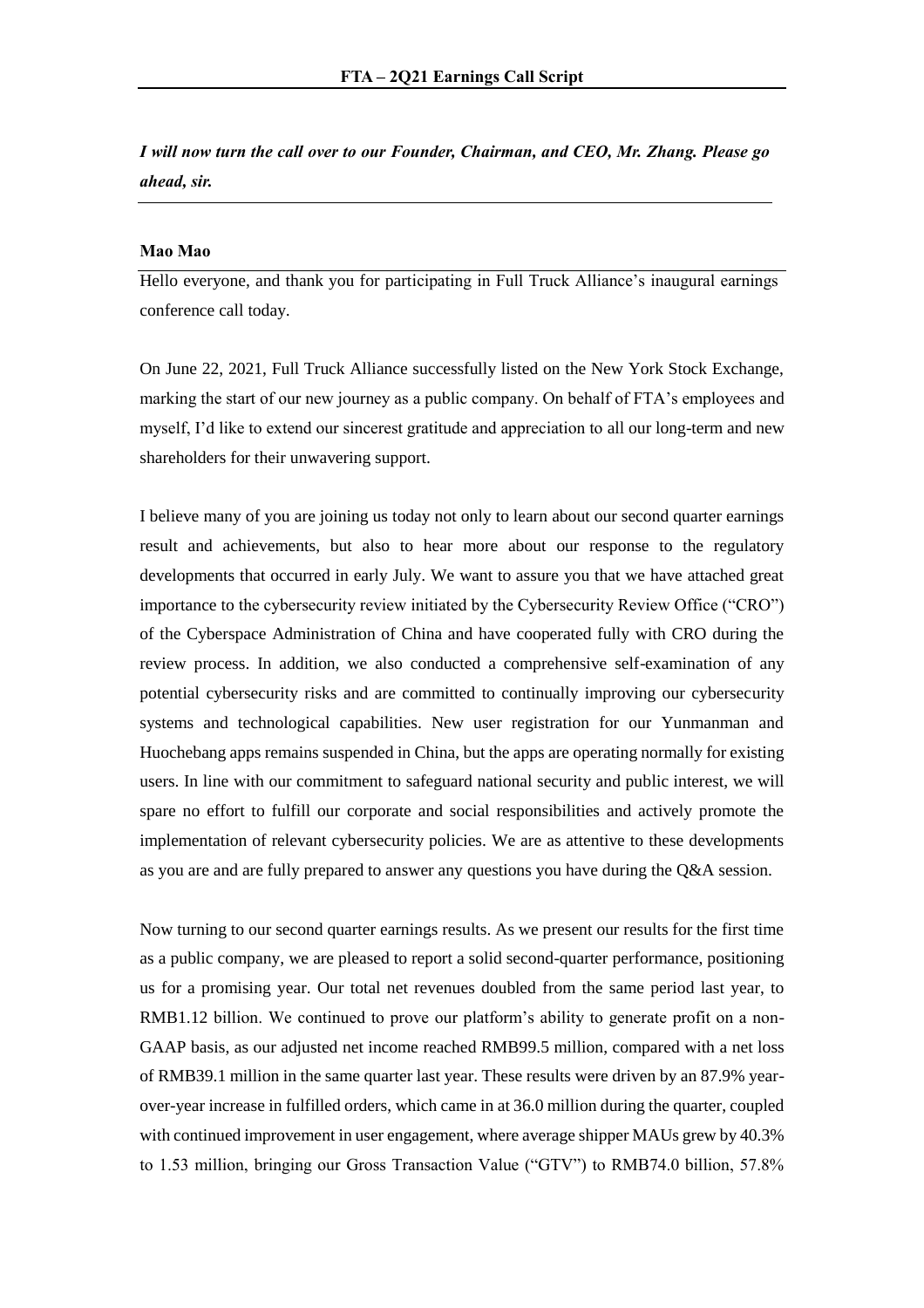higher than that we had in the same period of 2020. The quick growth and consistent strength across our businesses attest to our ability to successfully manage our rapid expansion as we lay a solid foundation for long-term profitability.

With that overview, I would like to update you on the scale of our platform, user behavior and new initiatives, as well as draw your attention to certain trends we are seeing in our core businesses and how they fit into our long-term strategy.

Starting with our platform. Our cutting-edge logistics infrastructure and innovative, proprietary technologies are becoming increasingly advanced, as proven by higher fulfillment rates in the second quarter, reaching approximately 30% compared with 17% in the same period last year. This remarkable improvement demonstrates our ability to quickly and seamlessly analyze and process data on both the shipper's and trucker's end, our deep understanding of supply and demand, and our steadily improving matching efficiency.

During the second quarter, we witnessed an increasing proportion of direct shippers on our platform, which hinges on our ability to improve the freight matching efficiency and provide high-quality solutions, among other things. Going forward, we expect direct shippers to contribute more significantly to our increasing in traffic as we benefit from the powerful network effects amid continued growth for our platform.

As previously mentioned, average shipper MAUs reached 1.53 million during the second quarter, increasing 40.3% year over year. We also experienced sustained growth in the number of truckers for fulfilling shipping orders and truckers actively negotiating or bidding for shipping orders in the second quarter. Shippers and truckers have diverse, complex and often highly non-standard needs, and we cater to these by providing comprehensive logistics and value-added services. This contributes to better service quality and higher transaction fulfillment rates, helping us achieve a strong record of shipper retention. For example, the 12 month retention for our paying members remained stable at above 85%.

We believe our long-term success depends on our ability to continuously improve service quality and address users' pain points, capabilities that also form the cornerstone for fulfilling our corporate and social responsibilities. We are committed to protecting the interests of all our platform users and are continually refining features and functions on our platform to improve and promote transparency, trust and efficiency across the industry.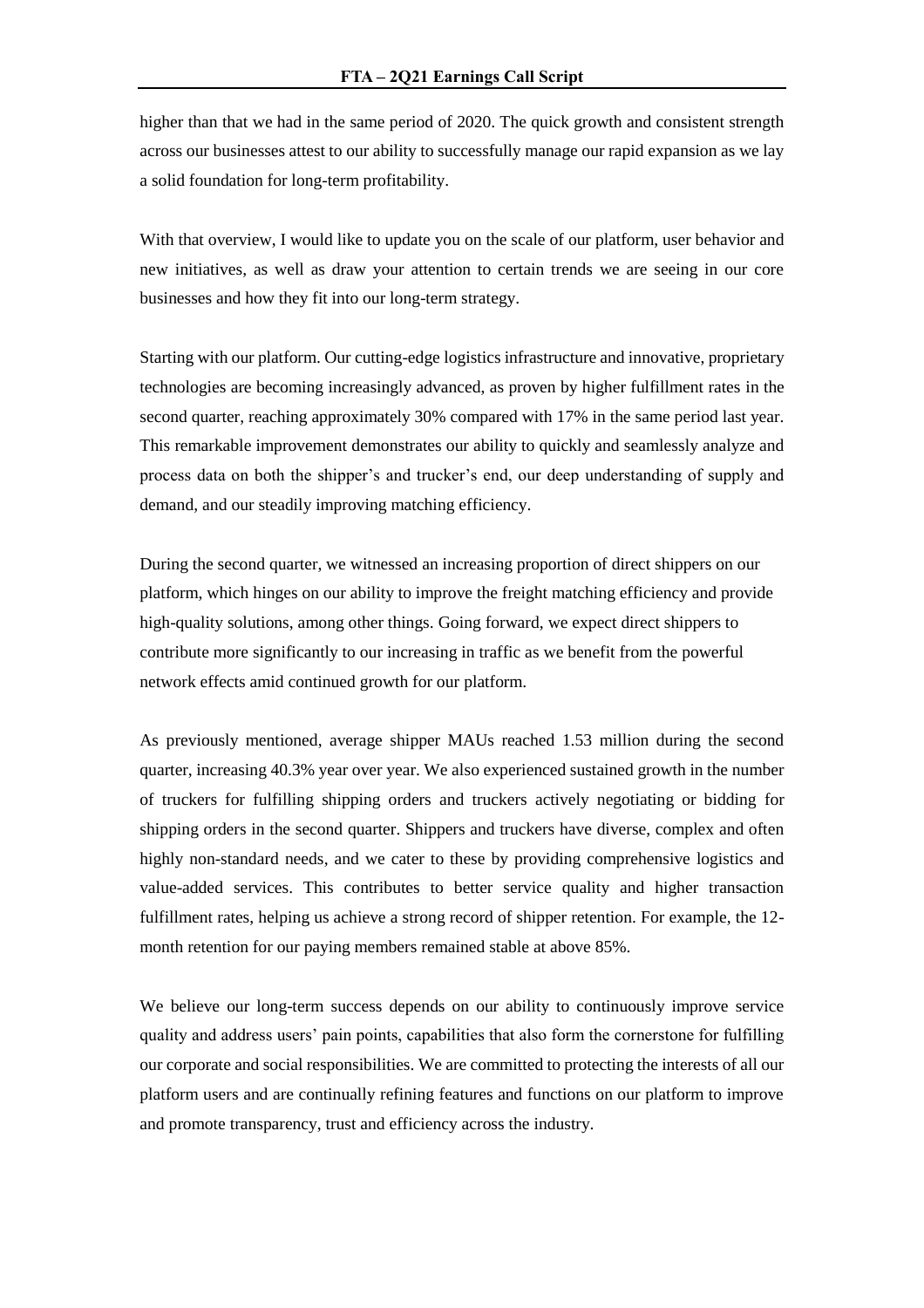Now let's take a deep dive into our business. We generate revenue primarily from freight matching services, which include freight listings, freight brokerage, and transaction commissions, as well as various value-added services.

First of all, our Online Transaction service is a testament to our diverse and evolving monetization capabilities. Following the excellent customer acceptance in pilot cities, we have extended this commission model to 60 cities as of June 2021. During the second quarter, we collected commissions worth RMB160.9 million, up 88.1% from the previous quarter, on shipping orders with GTV of RMB28.6 billion, which represent 38.7% of the total GTV generated on our platform, with an average commission rate of 0.6%. Truckers' next-month retention rate in these 60 cities was stable at approximately 90%. The stable volume growth in commissioned areas and high trucker retention both demonstrated the sustainability of our closed-loop commission business model and indicate great promise for future expansion.

Moving onto our Freight Listing service. Notably, membership fees from shippers remains one of the most stable revenue streams. In the second quarter, our refined marketing strategy and optimized operation yielded positive results, as our membership fee revenues grew in tandem with the number of users on the platform. We believe our ongoing efforts to increase gross transaction value, improve matching efficiency and enhance user experience will ultimately boost membership fee growth.

Our Freight Brokerage service, or Manyunbao, is one of our core service offerings. Manyunbao aims to provide end-to-end freight matching service with a higher level of service quality assurance to shippers and solve a significant pain point for many shippers when contracting with truckers, making shippers more dependent on the use of the service. Scale and transaction volume remain our primary focus and core strategy. We believe the Manyunbao feature will spur more shippers to repeatedly use our platform to address their shipping needs.

Lastly, to increase user stickiness and engagement on our platform, we provide a comprehensive range of value-added services to shippers and truckers, catering to their diverse and complex needs. For shippers, we offer Less-Than-Truckload (LTL), intra-city and special goods shipments in addition to our Full-Truckload (FLT) services, as well as credit solutions, TMS and insurance services, among others. For truckers, we provide credit solutions, navigation, insurance, ETC, energy and truck dealing services. As of June 2021, about 2.67 million users had used at least one of our value-added services. We expect our value-added services to continue to improve user engagement and stickiness, which in turn will attract more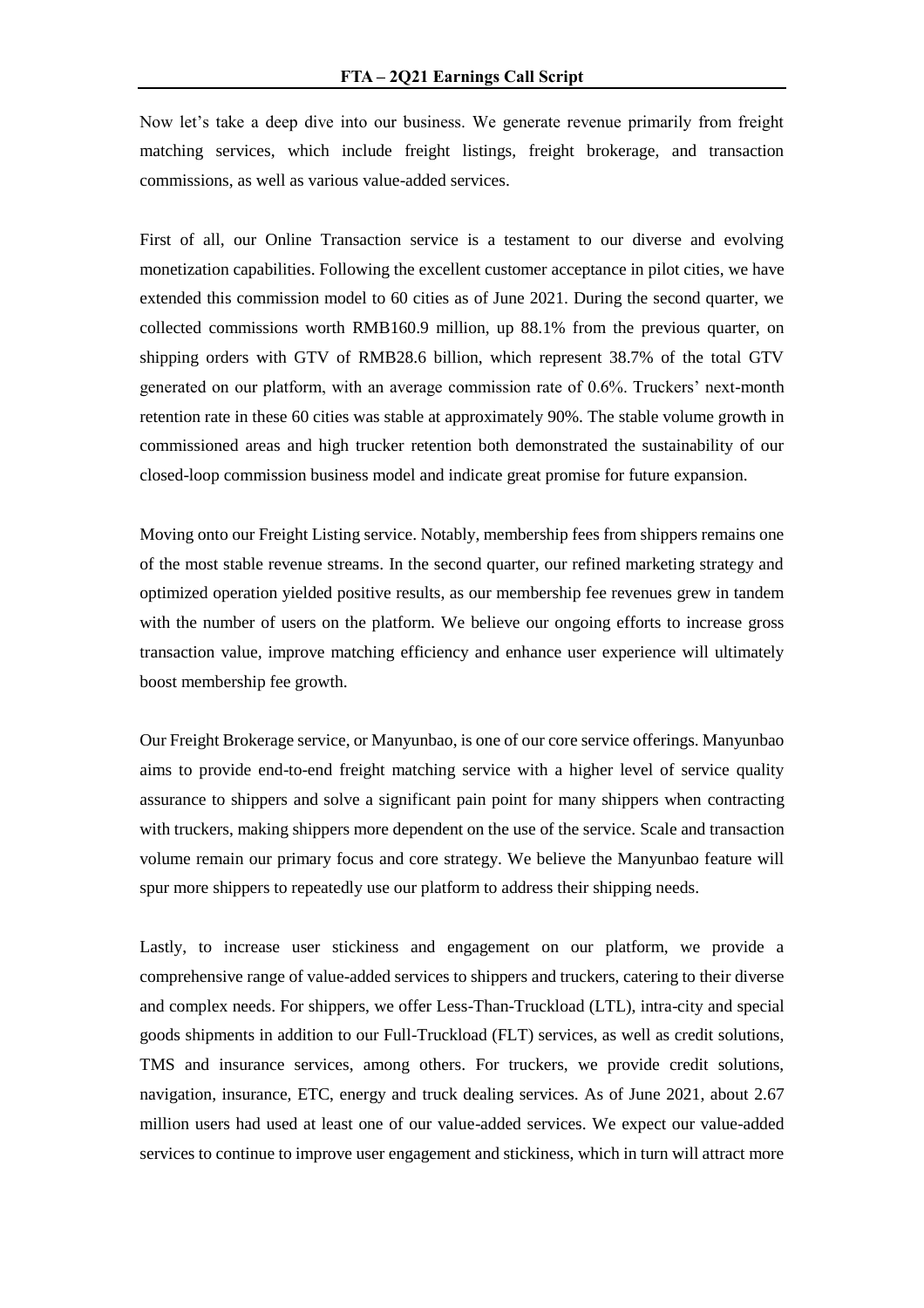industry participants to cooperate with us, forming a virtuous cycle driving constant platform growth.

We have a clear path for advancement and expansion. We are also proactively pursuing strategic investments, acquisitions, and collaborations, both domestically and overseas, to expand service offerings to further consolidate our leading market position, improve our core platform capabilities, attract new ecosystem participants, and manage our business' explosive growth. Now I'd like to review some of our recent activities and upcoming initiatives for 2021 and beyond.

In the second quarter, we completed our investment in PlusAI Corp, or "Plus," a developer of automated driving systems for trucks, along with global investors, raising a total of USD350 million. We began our investment in Plus in June 2018 as part of our strategy of holding equity interests in complementary businesses. We believe autonomous trucks could potentially transform the logistics industry and result in significant savings in labor and fuel costs.

Speaking of fuel costs, the constant variability of fuel prices presents a material challenge for the road transportation industry. In the second quarter, Sinopec Group Capital Co., Ltd. completed its investment in Full Truck Alliance and will lay out emerging technologies such as big data and artificial intelligence in the fields of energy and highway logistics. We look forward to exploring the possibility of a more in-depth cooperation with Sinopec, as we seek to improve the overall operation efficiency in the logistics industry, while bringing greater value to most truckers and logistics companies.

With respect to the road transportation ecosystem, we are exploring Software as a Service (SaaS) solutions for logistics, to enhance our problem-solving capabilities while strengthening ties with shippers and truckers from different sectors. In addition, in the second quarter we built an open platform and started collaborating with leading logistics companies, product merchandising platforms, and other industry practitioners, to better serve the industry with integrated services including switching operation, logistics management and other value-added services. Furthermore, we continued to expand our intra-city and LTL shipping services during the quarter and plan to test our model in pilot cities before launching nationwide.

Our solid and steady growth would not be possible without our innovative technologies and the unique data generated by our day-to-day operations, including rich and structured data on routing, matching, pricing and order fulfillment. By analyzing and leveraging this valuable data, we have developed several proprietary technologies which we apply to freight matching,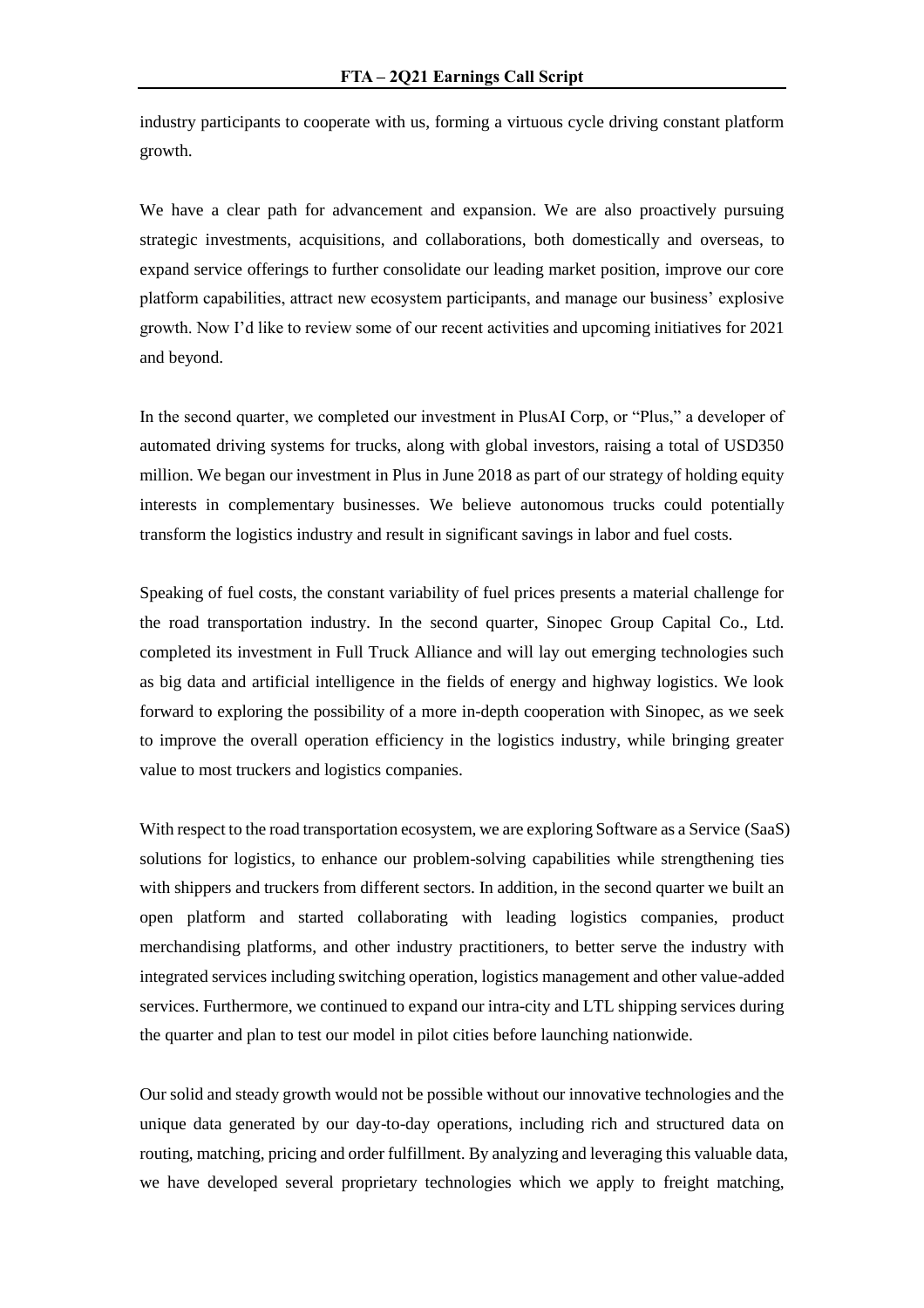pricing and truck navigation. Such data and technologies enable us to increase fulfillment rates and freight matching efficiency. Our R&D team continued to grow in the second quarter, and our talent structure was further optimized, with the number of core R&D experts more than doubling year-over-year. Going forward, we will continue to recruit and retain top talent in Artificial Intelligence (AI), engineering, logistics and other disciplines to build a team that can support our long-term growth.

In summary, we had another strong quarter and are well-positioned to proceed along this growth trajectory. Building on this positive momentum, we plan to grow our logistics network, expand the scale of our platform and widen our service offerings in the coming quarters to further drive user engagement and enhance monetization capabilities. Moreover, we will make additional investments in infrastructure, technology innovation, and data analysis to improve matching efficiency and accelerate the digital transformation of our platform.

In closing, I would like to reiterate that China's logistics industry has enormous potential waiting to be unleashed. Our user-centric value proposition, cutting-edge digital transaction platform and ecosystem and strong R&D capabilities uniquely position FTA to play a leading role in the country's evolving logistics industry. Looking ahead, with a mission to make logistics better and smarter, we remain committed to shaping the future of the industry with technology. We are confident that our strategic initiatives will further support our top line expansion and yield considerable returns in the long run, as we continue to build value for our company, investors and growing community of users.

With that, I'll now turn the call over to our CFO, Simon Cai, to discuss our financial performance.

#### **Simon Cai, CFO of FTA**

Thank you. I would like to provide a brief overview of our second quarter 2021 financial results. Before I get started, I would like to clarify that all financial numbers presented today are in renminbi amounts and all percentage changes refer to year-over-year changes unless otherwise noted.

As Mr. Zhang stated, our total net revenues, mainly consisting of revenues from freight matching services and value-added services, were RMB1,118.8 million in the second quarter of 2021, representing an increase of 100.9% from RMB556.9 million a year ago, primarily attributable to an increase in revenues from freight matching services.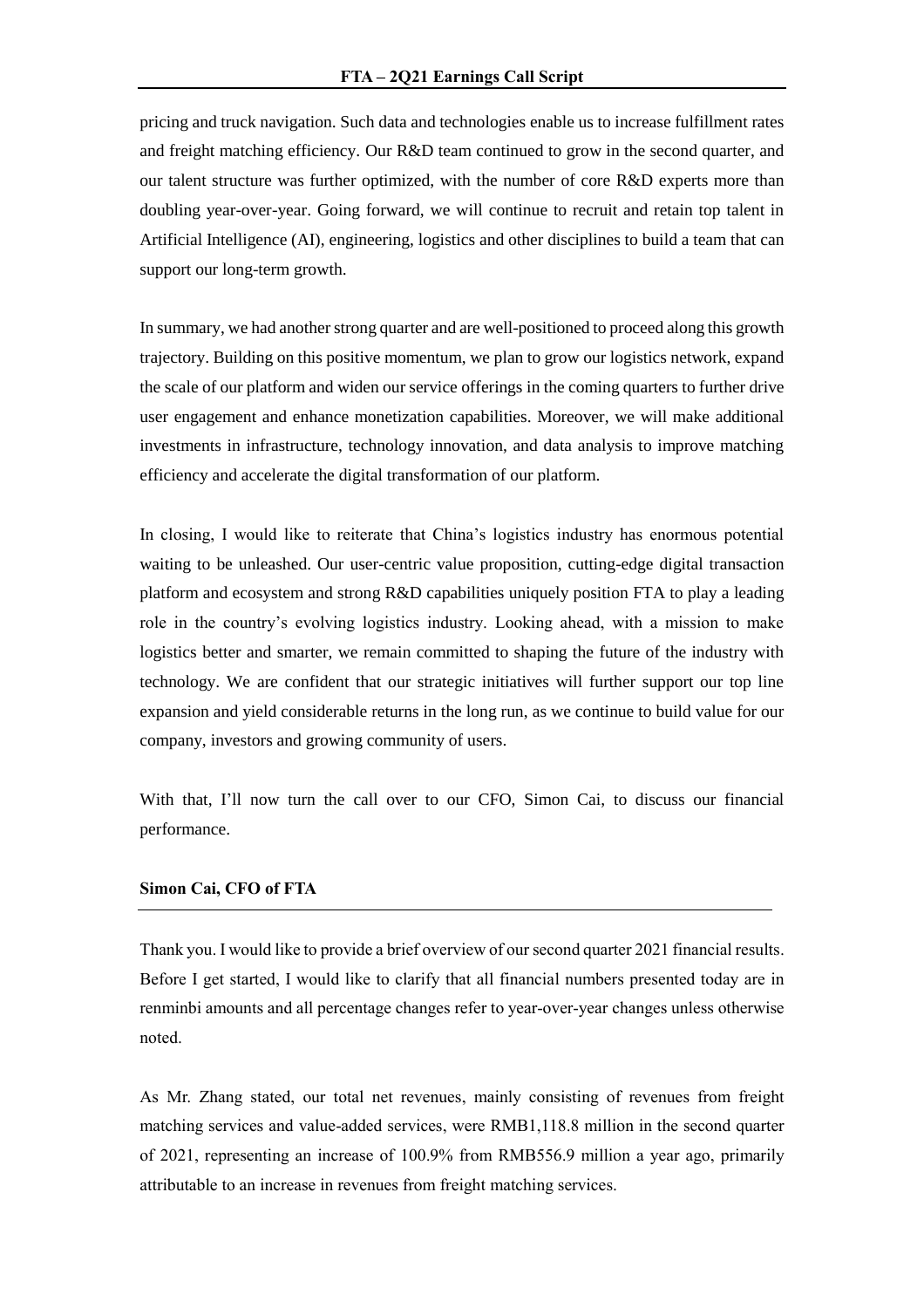Revenues from freight matching service in the second quarter of 2021 were RMB937.6 million, representing an increase of 109.8% from RMB446.9 million in the same period of 2020. As part of our freight matching services, we generated service fees from freight brokerage models, membership fees from listing models, and commissions from online transaction services.

Revenues from freight brokerage service in the second quarter of 2021 were RMB601.3 million, increased by 88.6% from RMB318.9 million in the same period of 2020, primarily due to a significant increase in transaction activities, amid a substantial recovery in road transportation in China post COVID-19, but partially offset by a decrease in our average fee rate to attract more shippers to use our service.

Revenues from freight listing service in the second quarter of 2021 were RMB175.4 million, up 37.0% from RMB128.0 million a year ago, primarily due to an increase in total paying members amid increased shipper demand for our services as our business continued to expand.

We started monetizing online transaction services by collecting commissions from truckers on selected types of shipping orders from three cities in August last year. In the second quarter of 2021, we collected commissions in a total of 60 cities, and our total transaction commission amounted to RMB160.9 million in the second quarter, increased by 88.2% from RMB85.5 million in the first quarter. As we continue to grow our platform, we expect to achieve high monetization efficiency while bringing more value to both our truckers and shippers.

Revenues from value-added services in the second quarter of 2021 were RMB181.2 million, an increase of 64.8% from RMB110.0 million in the same period of 2020, mainly attributable to higher revenues from credit solutions and other value-added services.

Cost of revenues in the second quarter of 2021 was RMB627.0 million, compared with RMB378.2 million in the same period of 2020. The increase was primarily attributable to an increase in VAT, related tax surcharges and other tax costs, net of tax refunds from government authorities, which was RMB572.4 million, increased by 73.7% from RMB329.5 million in the same period of 2020, due to an increase in transaction volume. As a percentage of total net revenues, cost of revenues for the second quarter of 2021 decreased to 56.0% from 67.9% in the same period of 2020.

Sales and marketing expenses in the second quarter of 2021 were RMB236.8 million, compared with RMB71.5 million in the same period of 2020. The increase was primarily due to higher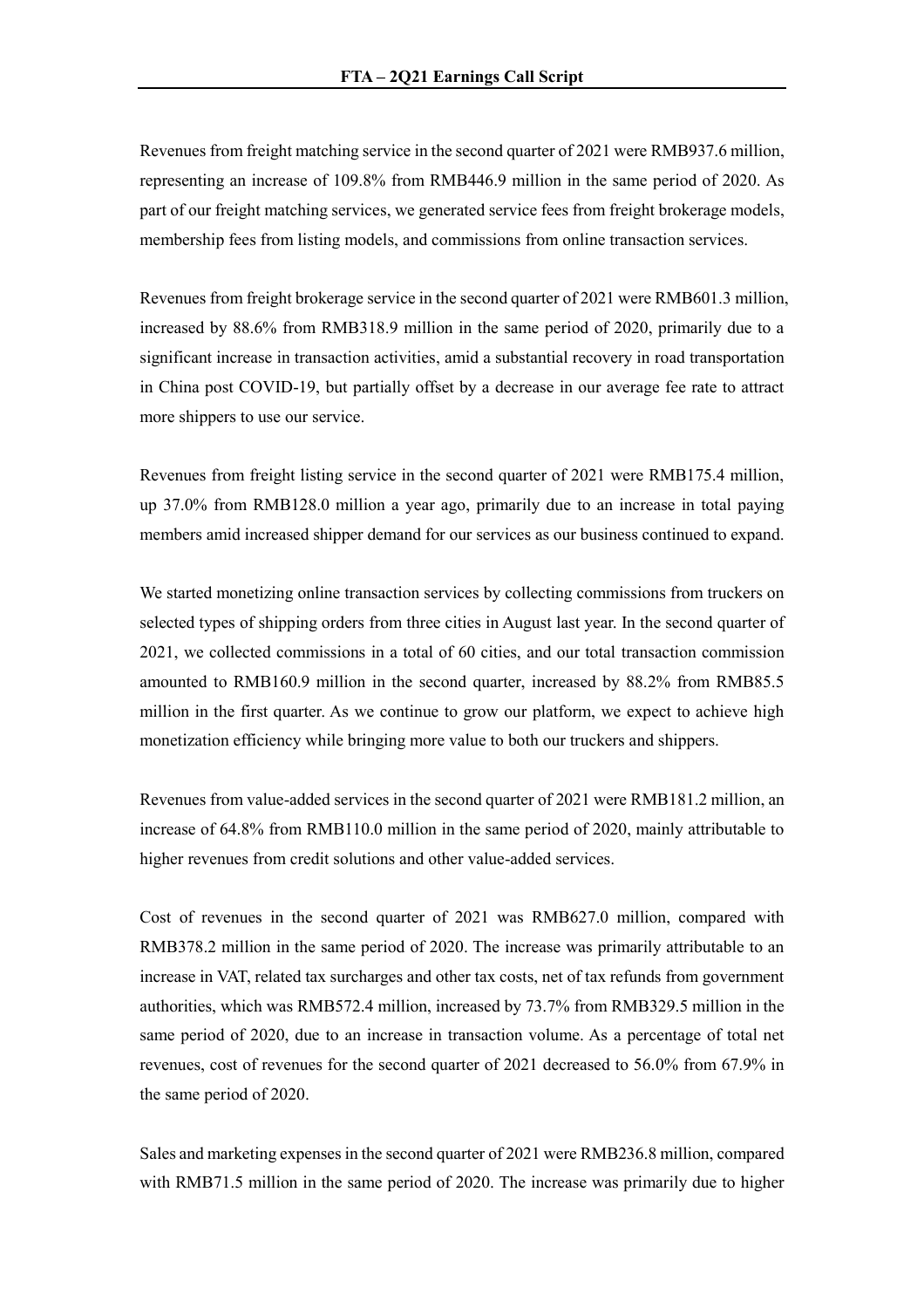advertising and marketing expenses to promote new initiatives, an increase in salary and benefits expenses due to increased headcount in sales and marketing personnel, as well as increased share-based compensation expenses.

General and administrative expenses in the second quarter of 2021 were RMB2,123.0 million, compared with RMB347.1 million in the same period of 2020. The increase was primarily due to an increase in share-based compensation expenses.

Research and development expenses in the second quarter of 2021 were RMB155.1 million, compared with RMB87.9 million in the same period of 2020. The increase was primarily due to an increase in salary and benefits expenses due to higher headcount in research and development personnel, as well as increased share-based compensation expenses.

Our operational leverage steadily improved in the second quarter of 2021. Excluding sharebased compensation and compensation expenses resulting from share repurchase, adjusted operating expenses, which included sales and marketing expenses, general and administrative expenses and research and development expenses, accounted for 41.6% of total revenue in the quarter, compared to 45.9% in the same period of 2020. The improving operating leverage was driven by economies of scale of our platform. Many expenses, including labor costs, are closer to fixed expenses in nature, and do not increase proportionally with the growth of the platform GTV.

Loss from operations in the second quarter of 2021 was RMB2,040.4 million, compared to RMB345.0 million in the same period of 2020. Net loss in the second quarter of 2021 was RMB1,958.2 million, compared with RMB297.3 million in the same period last year.

We achieved profitability under the non-GAAP measures during the second quarter of 2021. Our non-GAAP adjusted operating income in the second quarter of 2021 was RMB20.1 million, compared with non-GAAP adjusted operating loss of RMB84.1 million in the same period of 2020. Non-GAAP adjusted net income was RMB99.5 million, compared with non-GAAP adjusted net loss of RMB39.1 million in the same period last year. We believe that the further improvement in our profitability proves the operational capabilities of our platform.

Basic and diluted net loss per ADS were RMB7.34, compared with RMB1.72 in the same period of 2020. Adjusted basic and diluted net loss per ADS were RMB0.49, compared with RMB0.23 in the same period of 2020.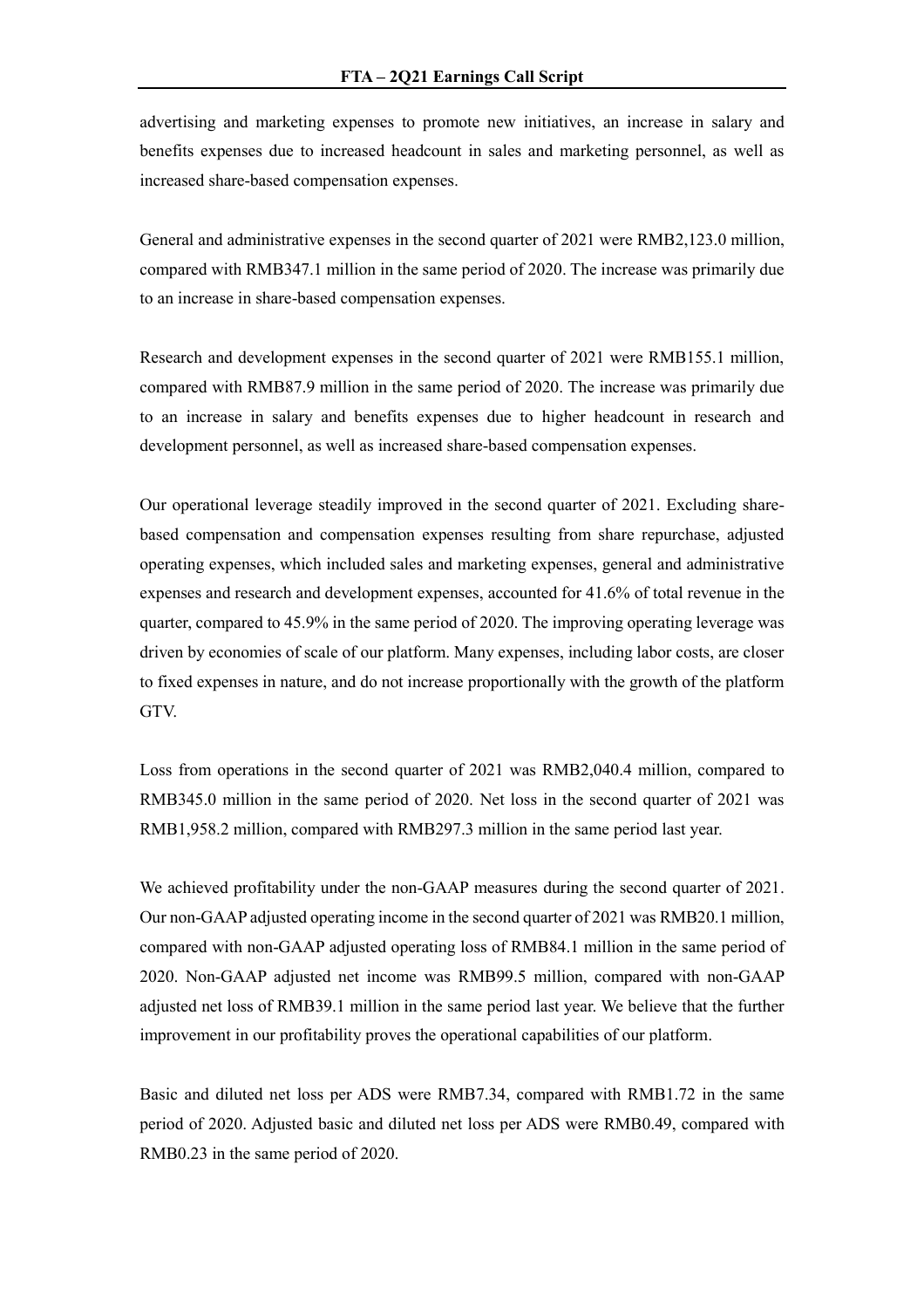As of June 30, 2021, the Company had cash and cash equivalents, restricted cash, as well as short-term investments of RMB26.9 billion, compared with RMB18.9 billion as of December 31, 2020. For the second quarter of 2021, net cash used in operating activities was RMB48.9 million.

Looking at our business outlook for the third quarter of 2021, we expect our total net revenues to be between RMB1.04 billion to RMB1.15 billion, representing a year-over-year growth rate of approximately 42.0% to 56.2%. This forecast reflects our current and preliminary view on the market and operational conditions, and the impact of the on-going cybersecurity review and new COVID-19 outbreaks in certain areas of China, which are subject to change. We will fully cooperate with the Cybersecurity Review Office to facilitate its review process, while we are closely monitoring these developments and will provide more updates when possible.

Looking ahead, we remain committed to continuous improvement of our service offerings to better meet the diverse needs of both truckers and shippers. As we continue to grow our logistics network and develop a smarter logistics infrastructure across the value chain, we are confident we will further enhance our monetization capability, deliver sustainable growth and generate value for our shareholders in the long run.

That concludes our prepared remarks. We would now like to open the call to Q&A. Operator, please go ahead.

## **Operator**

## [*Operator provides instructions and hosts Q&A*]

*[In addition to your standard operator script, please add this sentence]* For the benefit of all participants on today's call, if you wish to ask your question to management in Chinese, please immediately repeat your question in English.

After the Q&A …

## **Operator**

And that concludes the question-and-answer session. I would like to turn the conference back over to management, for any additional or closing comments.